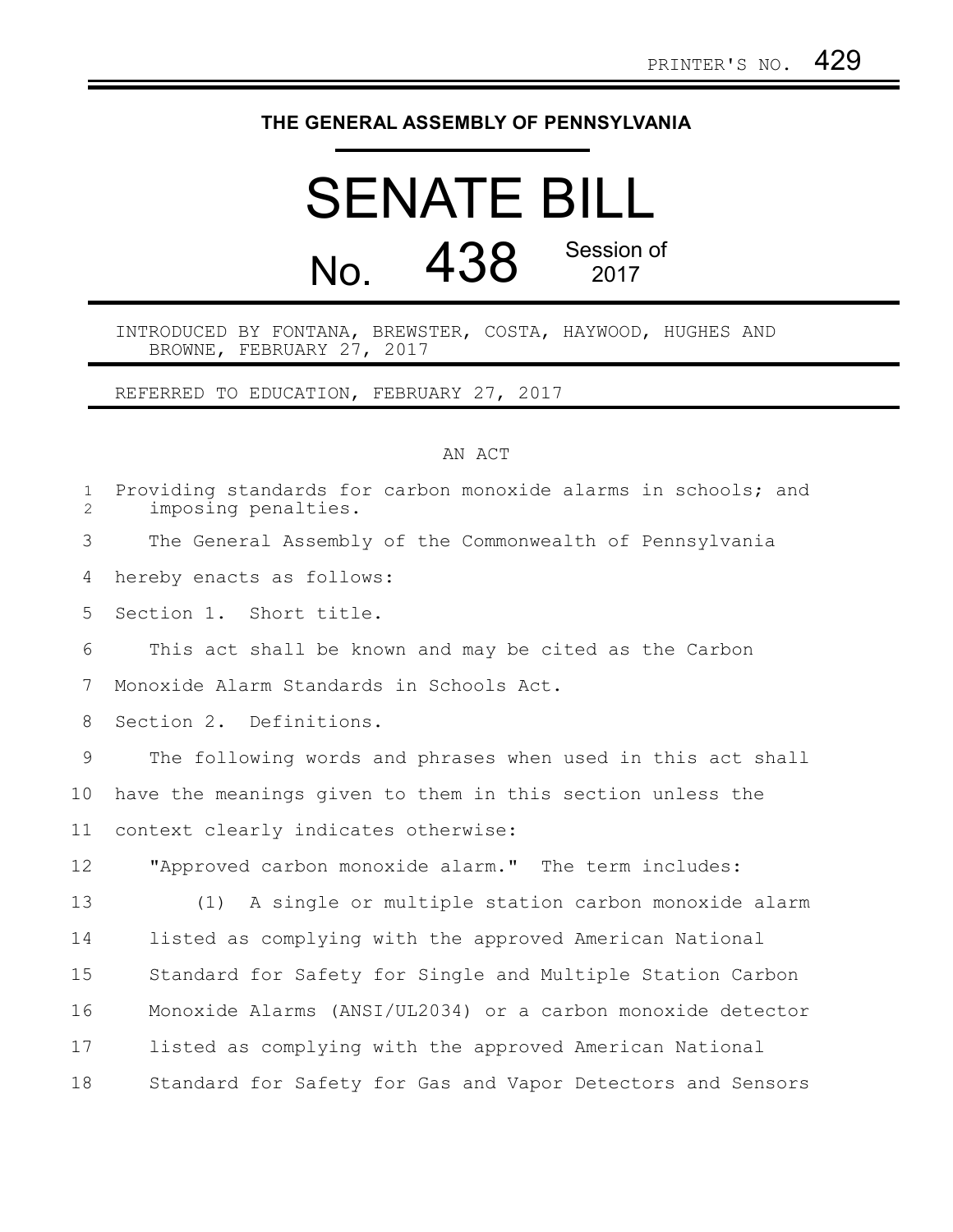(ANSI/UL2075) installed in accordance with this act. 1

(2) A device that may be combined with a smoke alarm or smoke detector if the combined smoke alarm or detector meets all of the following: 2 3 4

5

(i) Complies with either of the following:

(A) The approved American National Standard for Safety for Single and Multiple Station Carbon Monoxide Alarms (ANSI/UL2034) for carbon monoxide alarms and the approved American National Standard for Safety for Single and Multiple Station Smoke Alarms (ANSI/UL217) for smoke alarms. 6 7 8 9 10 11

(B) The approved American National Standard for Safety for Gas and Vapor Detectors and Sensors (ANSI/UL2075) for carbon monoxide detectors and the approved American National Standard for Safety for Smoke Detectors for Fire Alarm Systems (ANSI/UL268) for smoke detectors. 12 13 14 15 16 17

(ii) Emits an alarm in a manner that clearly differentiates between detecting the presence of carbon monoxide and the presence of smoke. 18 19 20

(3) A carbon monoxide detection system that includes carbon monoxide detectors and audible notification appliances that are installed and maintained in accordance with the National Fire Alarm and Signaling Code (NFPA 72) and the Standard for the Installation of Carbon Monoxide (CO) Detection and Warning Equipment (NFPA 720) and are in compliance with the approved American National Standard for Safety for Gas and Vapor Detectors and Sensors (ANSI/UL2075). "Classroom." A room located in a public school or a nonpublic school where one or more students receive instruction. 21 22 23 24 25 26 27 28 29 30

20170SB0438PN0429 - 2 -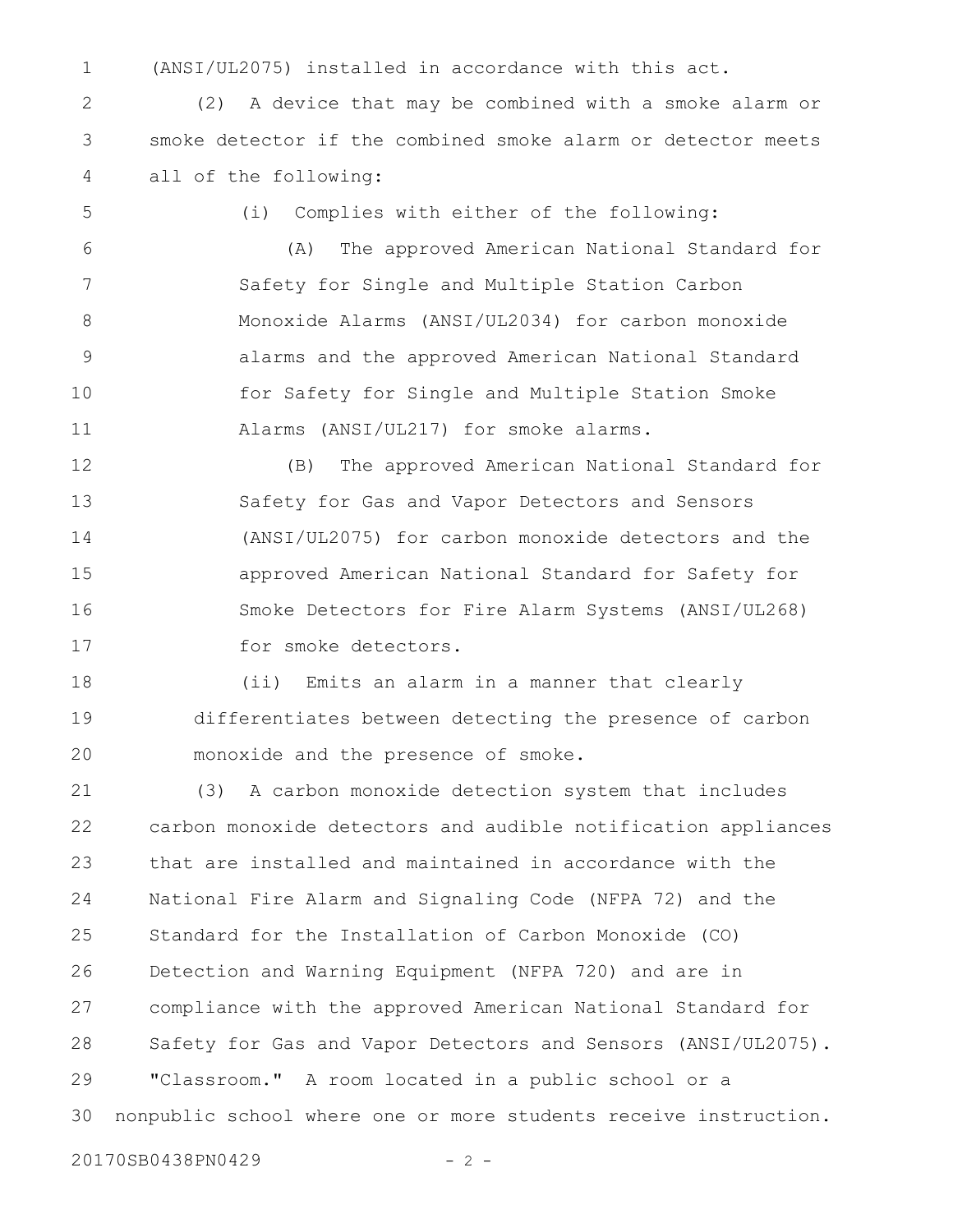"Fossil fuel." Coal, kerosene, oil, wood, fuel gases and other petroleum or hydrocarbon products which emit carbon monoxide as a by-product of combustion. "Installed." A carbon monoxide alarm that is: (1) hardwired into the electrical wiring; (2) directly plugged into an electrical outlet without a switch, other than a circuit breaker; or (3) if the alarm is powered by battery, attached to the wall or ceiling of a school or classroom, in accordance with the Standard for the Installation of Carbon Monoxide (CO) Detection and Warning Equipment (NFPA 720). "Nonpublic school." Any school, other than a public school, in which a resident of this Commonwealth may legally fulfill the compulsory attendance requirements of the act of March 10, 1949 (P.L.30, No.14), known as the Public School Code of 1949, and which meets the requirements of Title VI of the Civil Rights Act of 1964 (Public Law 88-352, 78 Stat. 241). "Operational." Working and in service. "Public school." Any of the following: (1) A school of a school district. (2) A charter school. (3) A regional charter school. (4) A cyber charter school that provides educational instruction by any means at one or more centrally located facilities where students attend the instruction. "School." Any public school or nonpublic school. Section 3. Administration. Nothing in this act is intended to modify the authority and responsibilities of the Department of Labor and Industry under the act of November 10, 1999 (P.L.491, No.45), known as the 1 2 3 4 5 6 7 8 9 10 11 12 13 14 15 16 17 18 19 20 21 22 23 24 25 26 27 28 29 30

20170SB0438PN0429 - 3 -